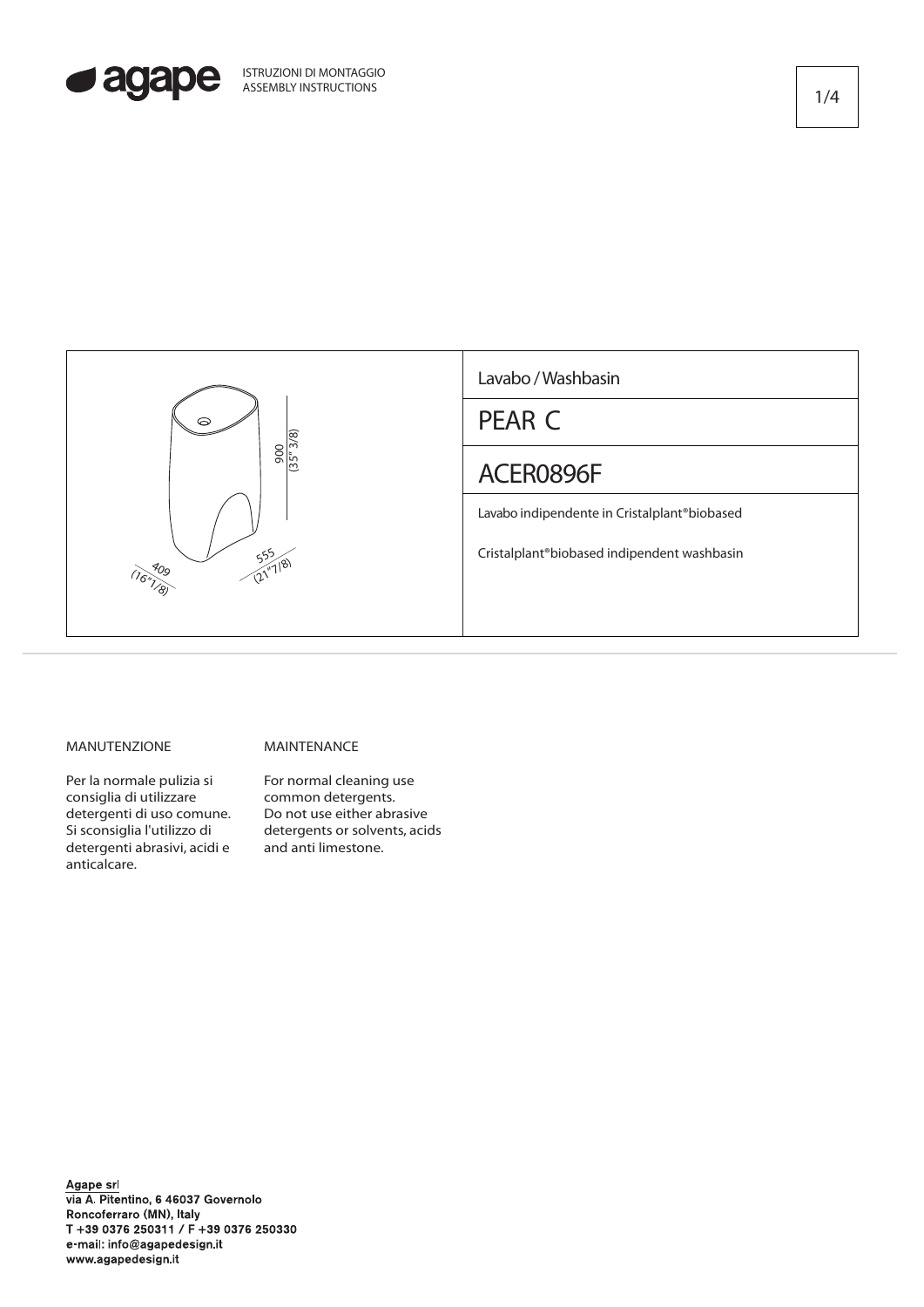

| ISTRUZIONI DI MONTAGGIO<br><b>ASSEMBLY INSTRUCTIONS</b> | <b>ACER0896F - PEAR C</b> |                 |  |
|---------------------------------------------------------|---------------------------|-----------------|--|
|                                                         | CO <sub>D</sub>           | <b>VERS</b>     |  |
|                                                         | 07188                     | 20141219/4 - SV |  |
|                                                         |                           |                 |  |



PREDISPOSIZIONE WASHBASIN PREDISPOSITION LAVABO INSTALLATO WASHBASIN MOUNTED

RUBINETTO A PAVIMENTO FLOOR STANDING MOUNTED TAP



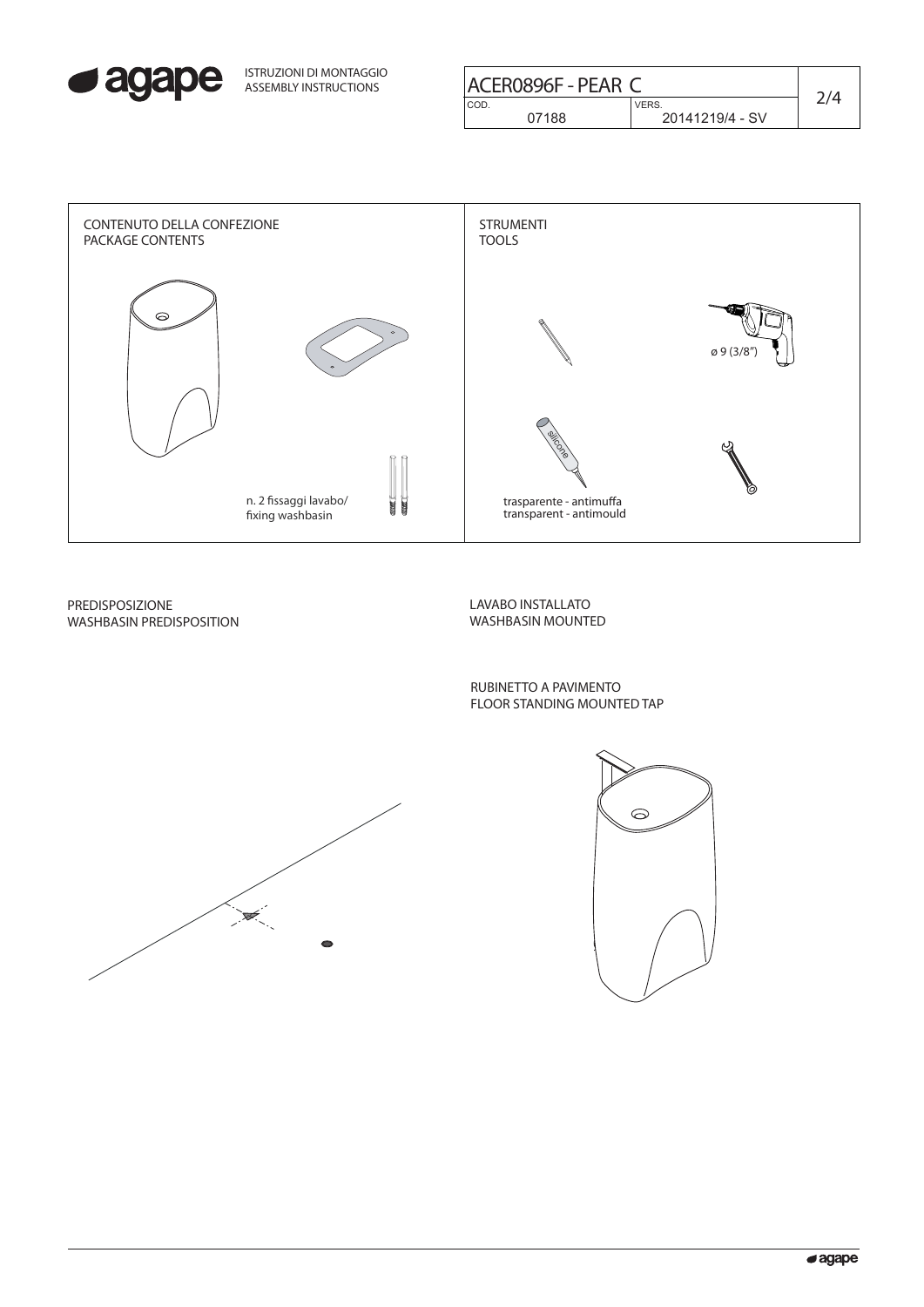

ISTRUZIONI DI MONTAGGIO